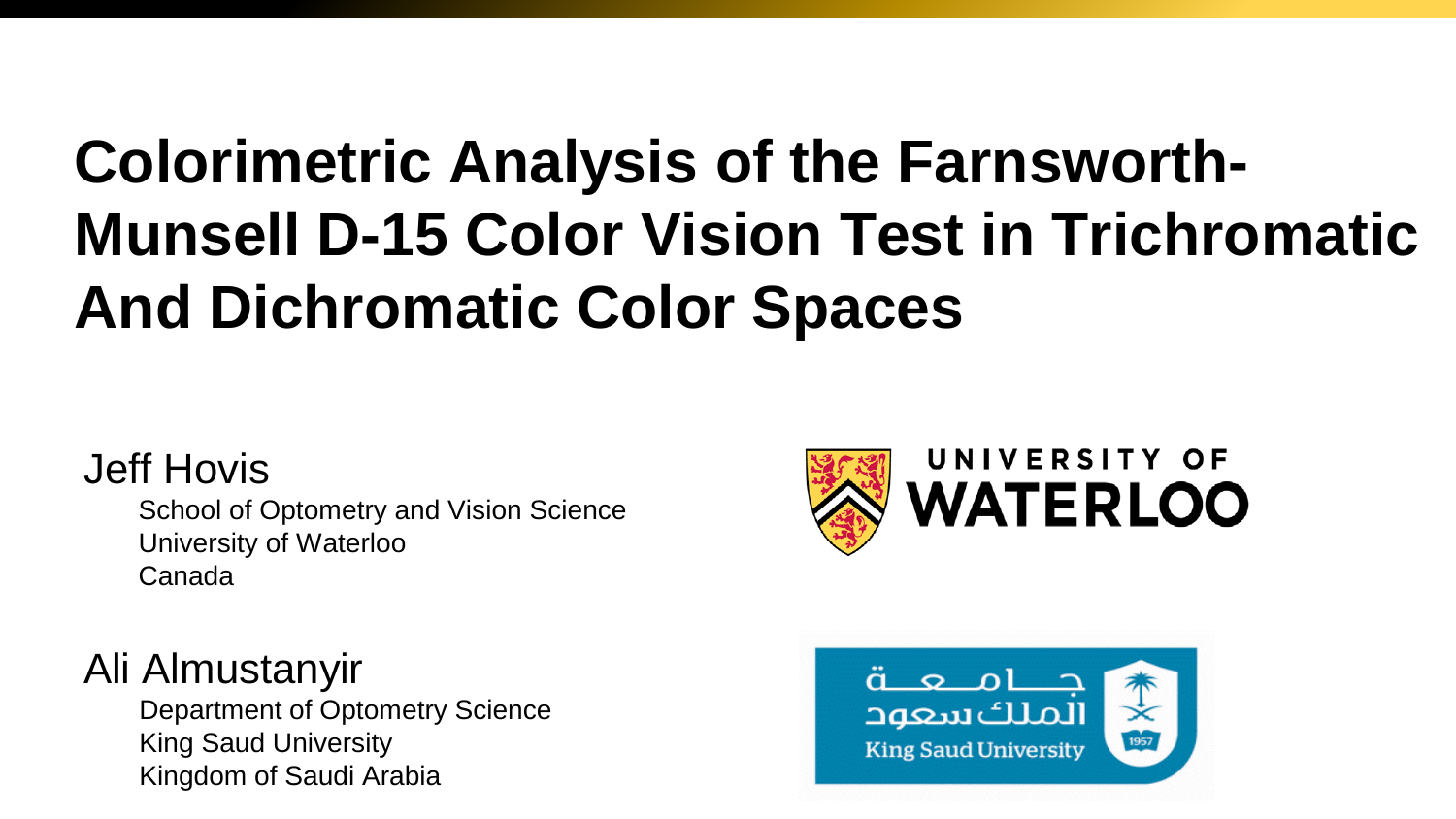## **Introduction**

 $\mathscr{A}$  Continuing interest to illustrate how individuals with congenital color vision defects perceive colors

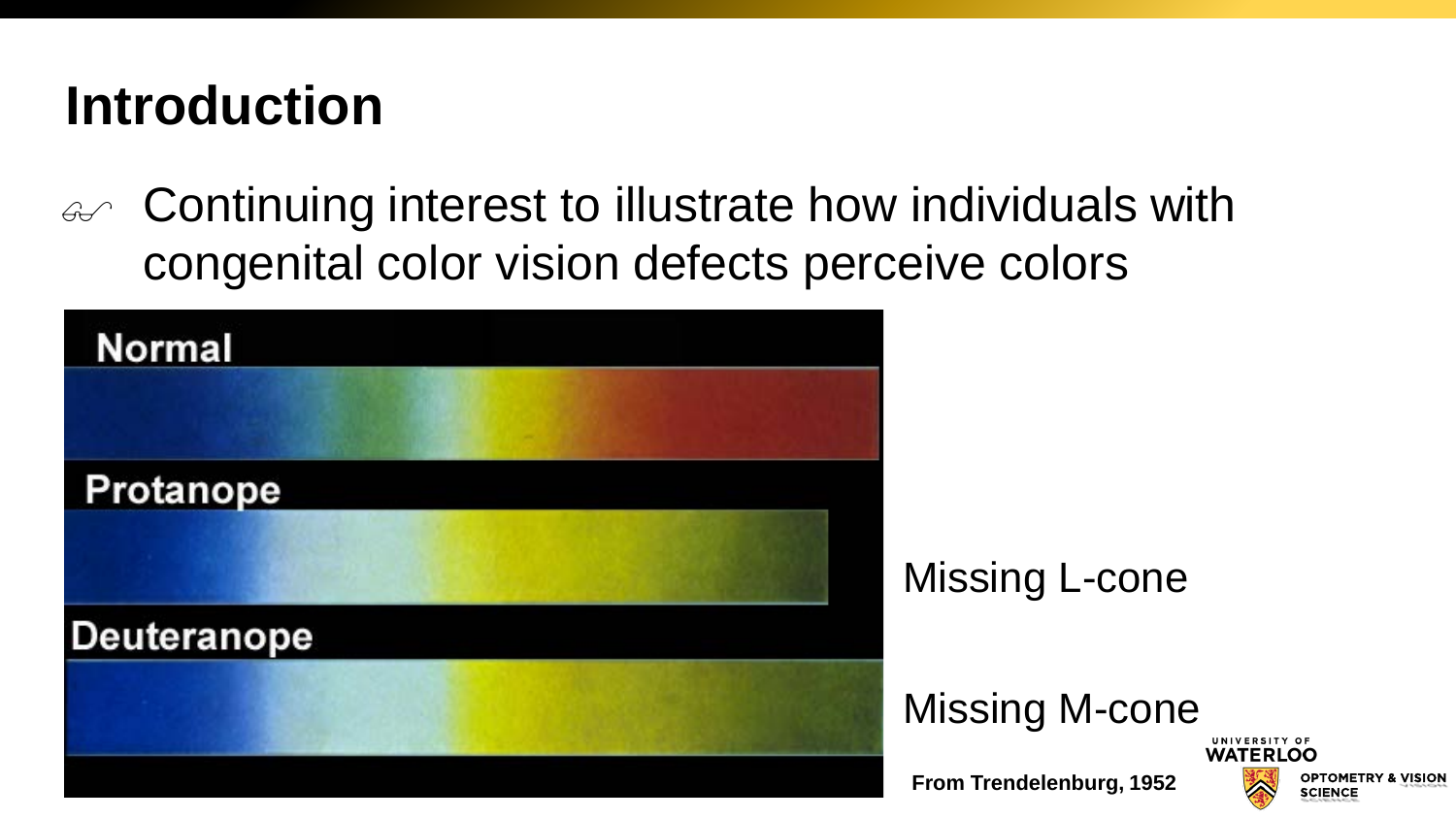### **Based on a Neural Network**



Normal

Protanopia

**From Usui & Nakauchi, 1993**

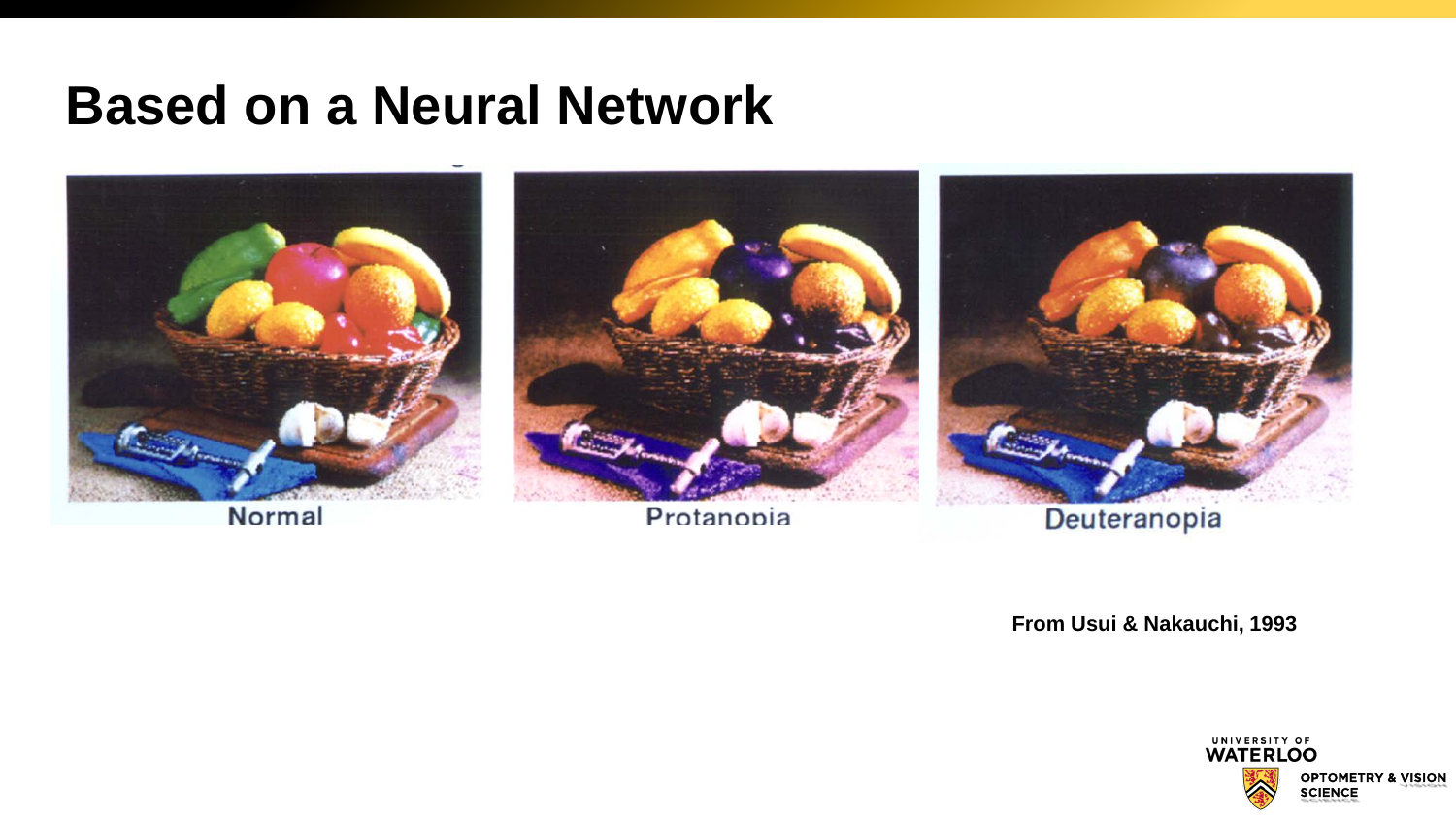## **Web based simulations**



UNIVERSITY OF **WATERLOO** OPTOMETRY & VISION **SCIENCE**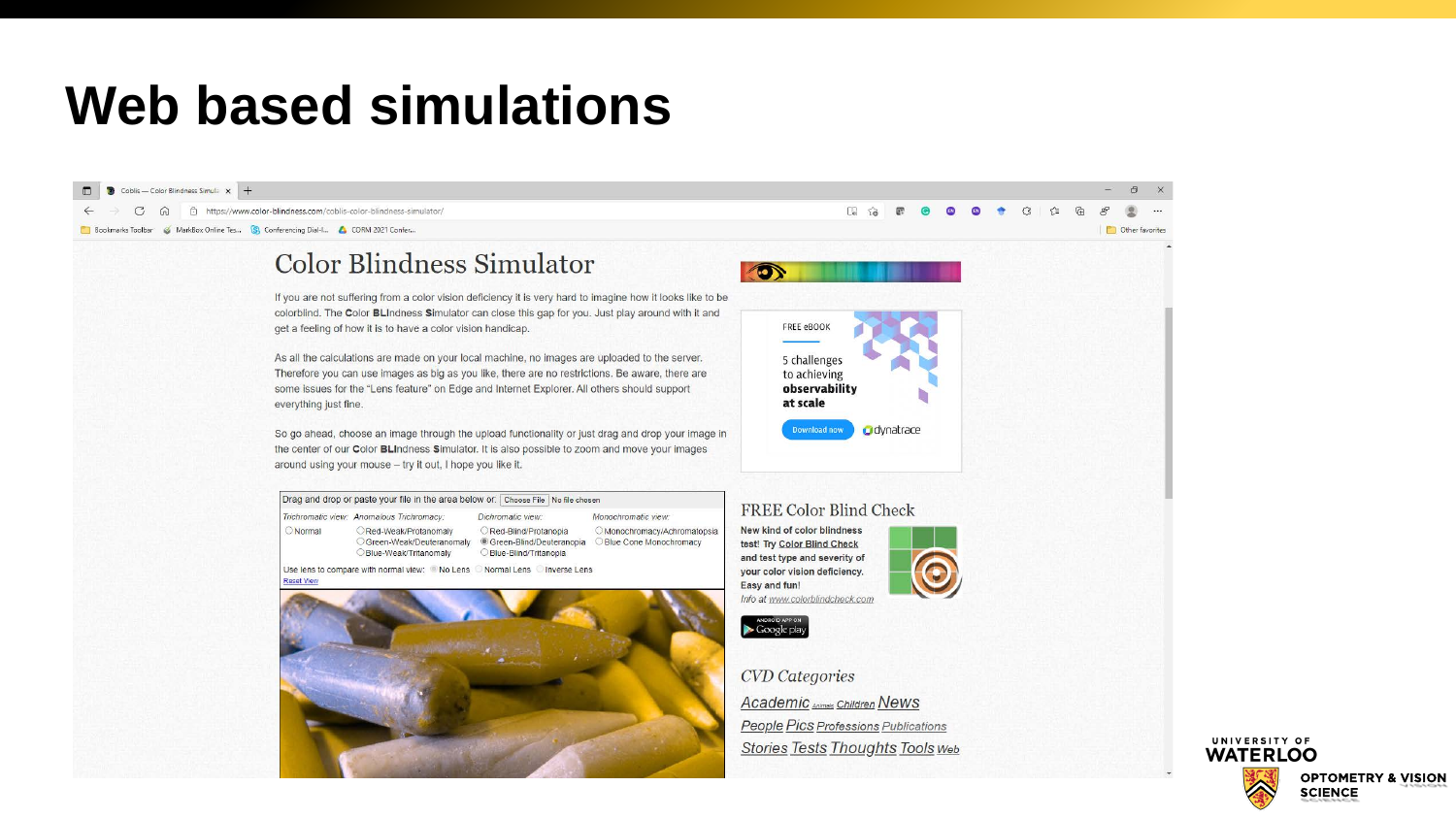## **Conversion Algorithm (Brettel et al. J Opt Soc Am (A) 1997)**

- $\omega$  Measure 1931 X, Y, Z tristimulus values of the objects
- $\mathcal{A}$  Convert to L-, M-, S-, cone responses
- $\mathcal{L}$  Convert L, M, S responses to dichromatic cone responses
	- Protanope just S & M cones
	- Deuteranope just S & L cones
	- (colors on a line a parallel to the M-cone axis are represented as a point in a S-cone-L-cone plane)
- $\mathcal{L}$  Convert to dichromatic  $X_D$ ,  $Y_D$ ,  $Z_D$  values
- $\mathcal{A}$  Both Color-Normal and Dichromatic X, Y, Z values were transformed to CIELAB coordinates

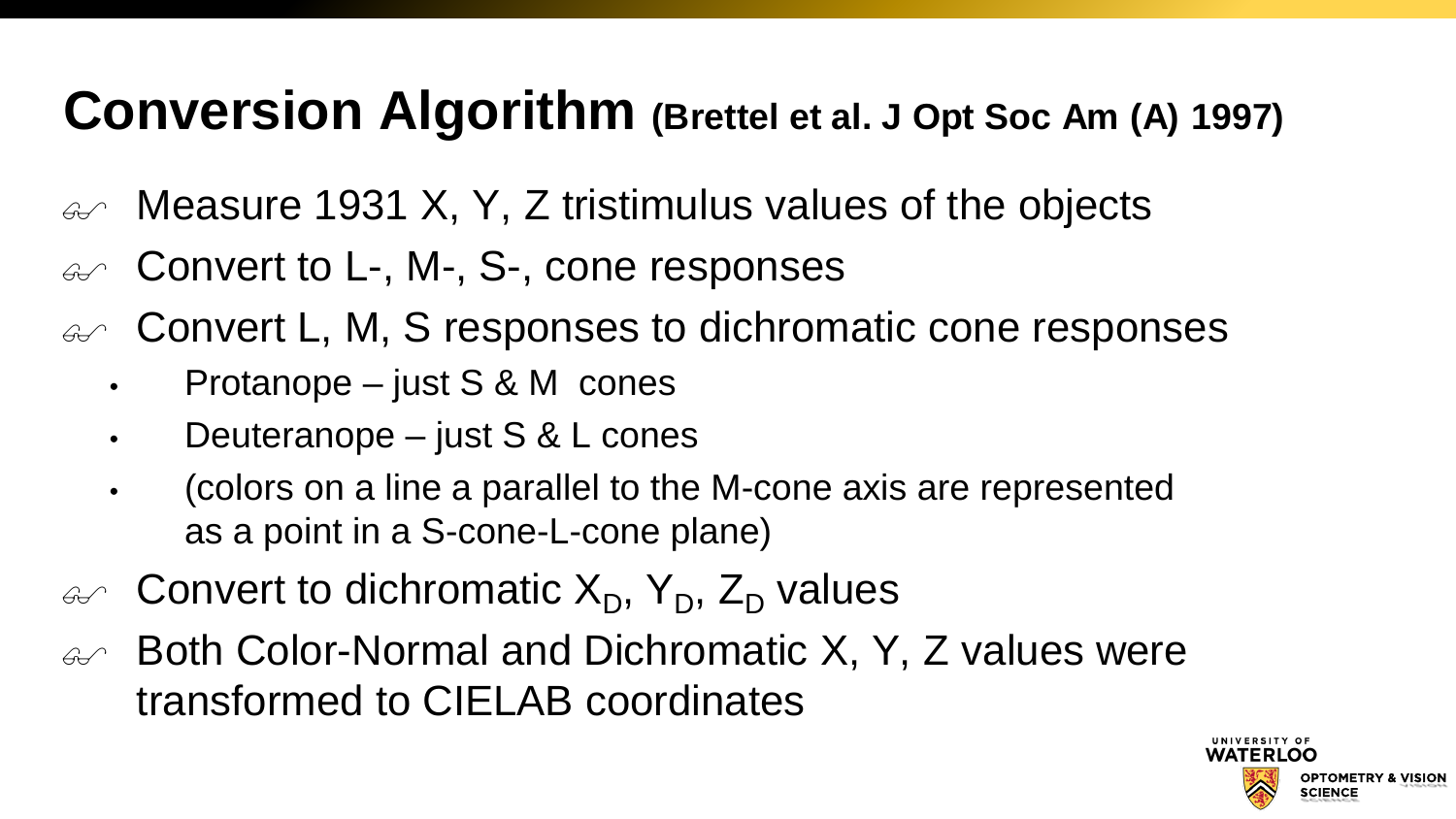# **The issue**

## **Previously**

- Used this transformation L\*a\*b\* space to determine whether the calculated dichromatic color differences correlated with color naming errors
- But the correlation was low-to-moderate
	- colored objects had brightness differences also

 **Would this transformation be successful in predicting the dichromatic arrangements for the D-15?** 

- luminance differences between caps are small
- the primary task is hue discrimination.

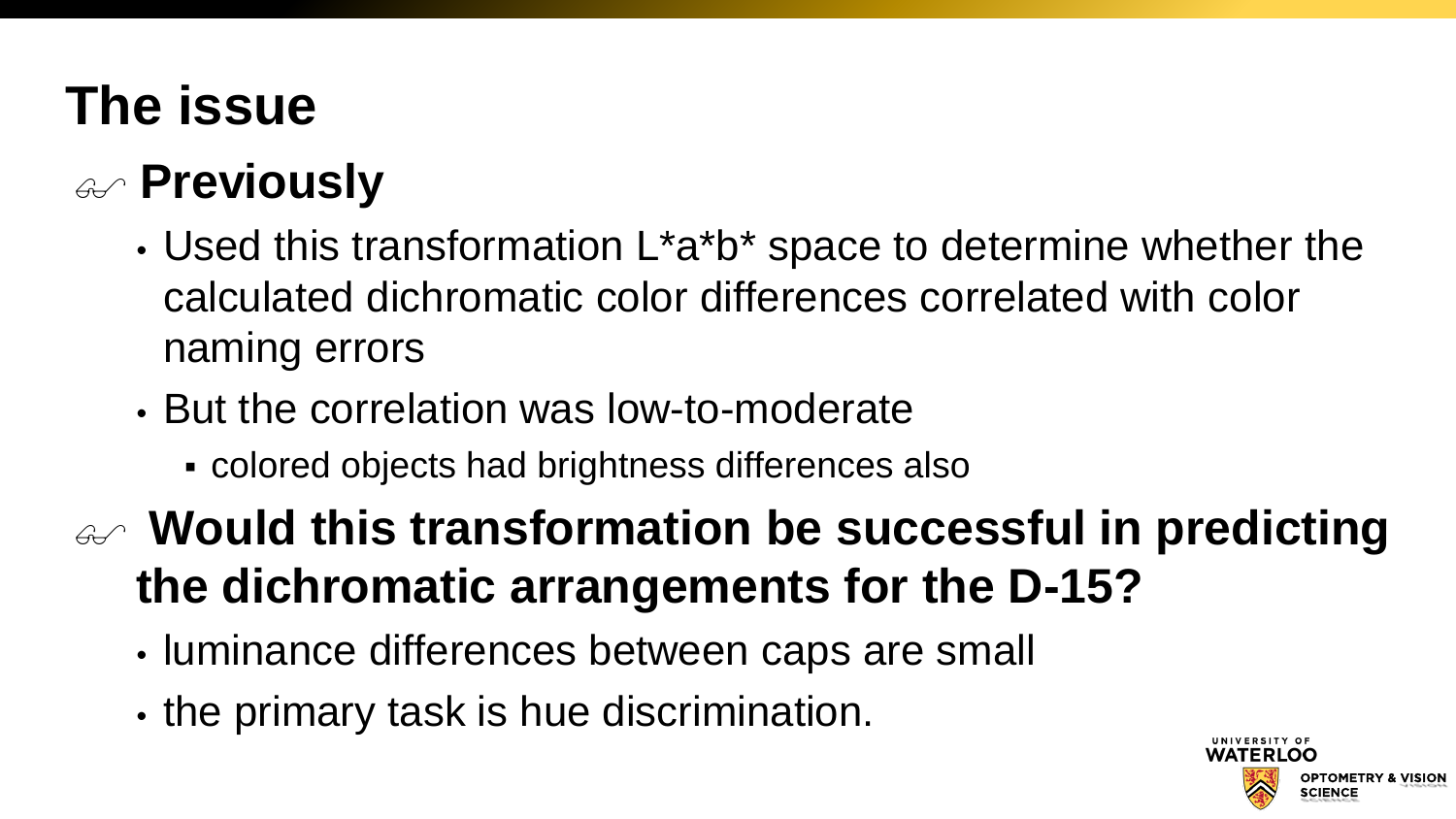# **The "objects"**

### **Farnsworth-Munsell D15**



### **Remove loose caps**

• "place the loose cap that is most similar in color to the last one placed in the box"



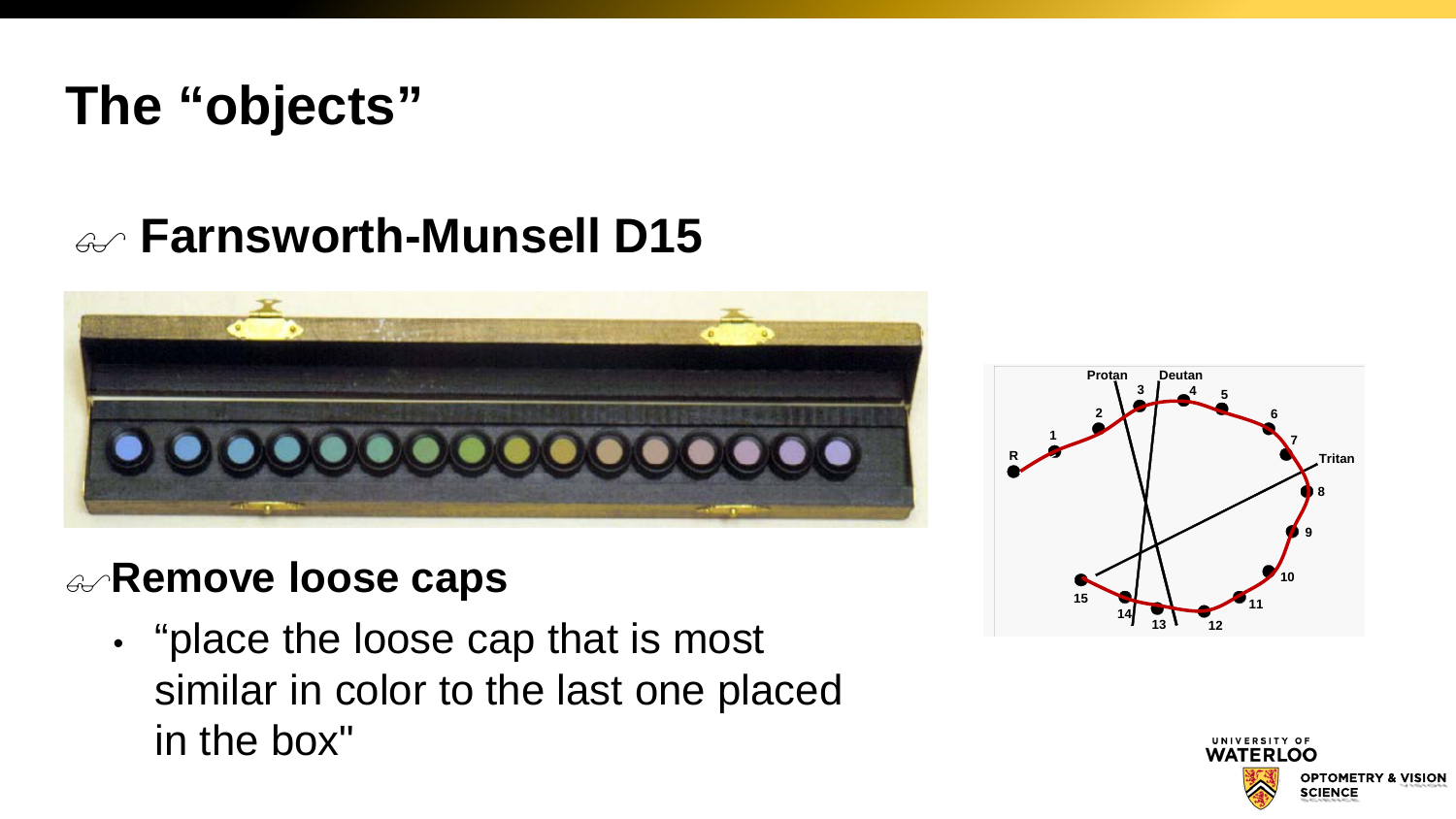

### **Protanopic Arrangement Deuteranopic Arrangement**



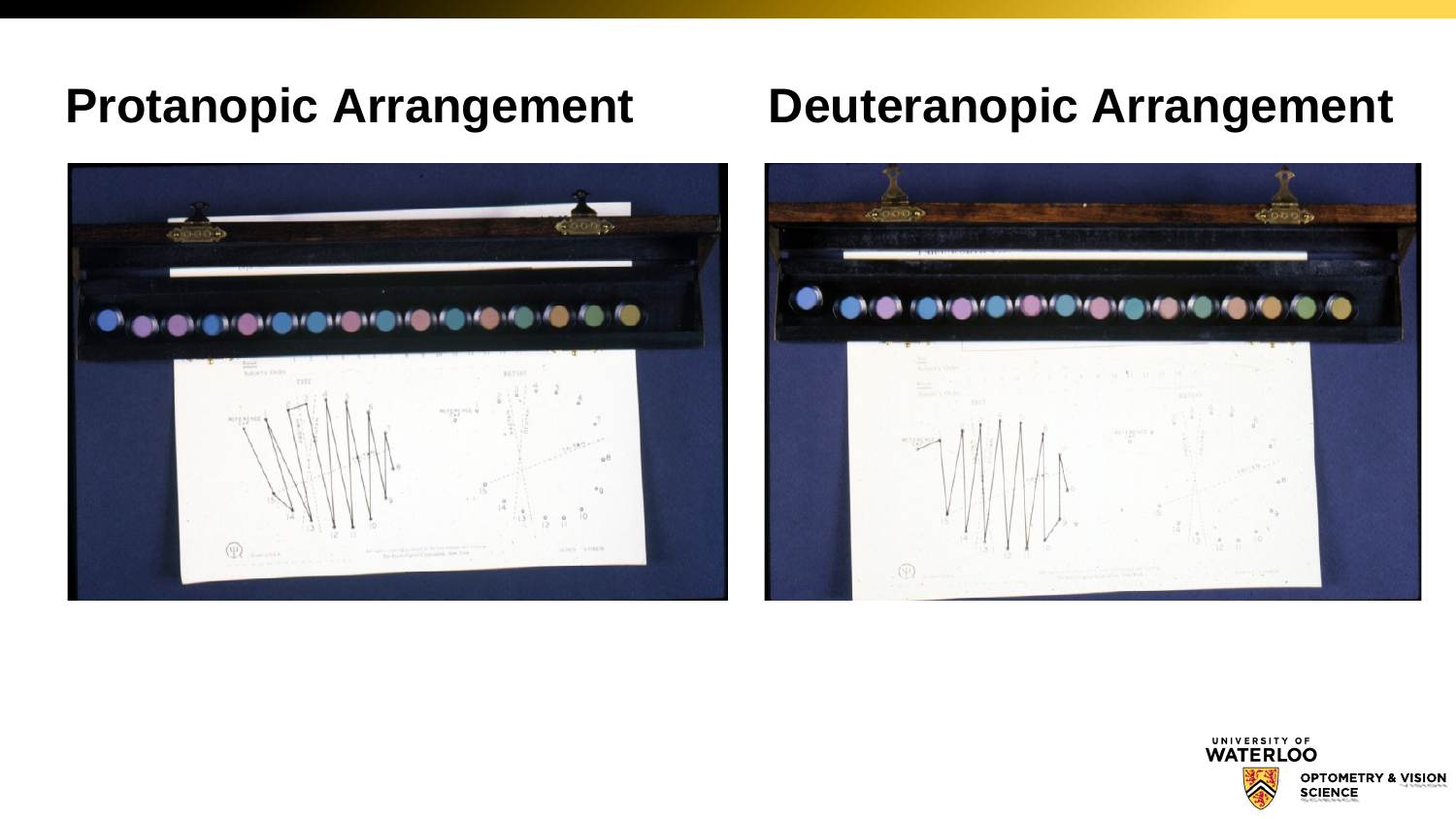# **Plotted in CIELAB**





### • **Theoretical Arrangement**

 select the "loose" cap with the smallest ∆*E* relative to the one in the box

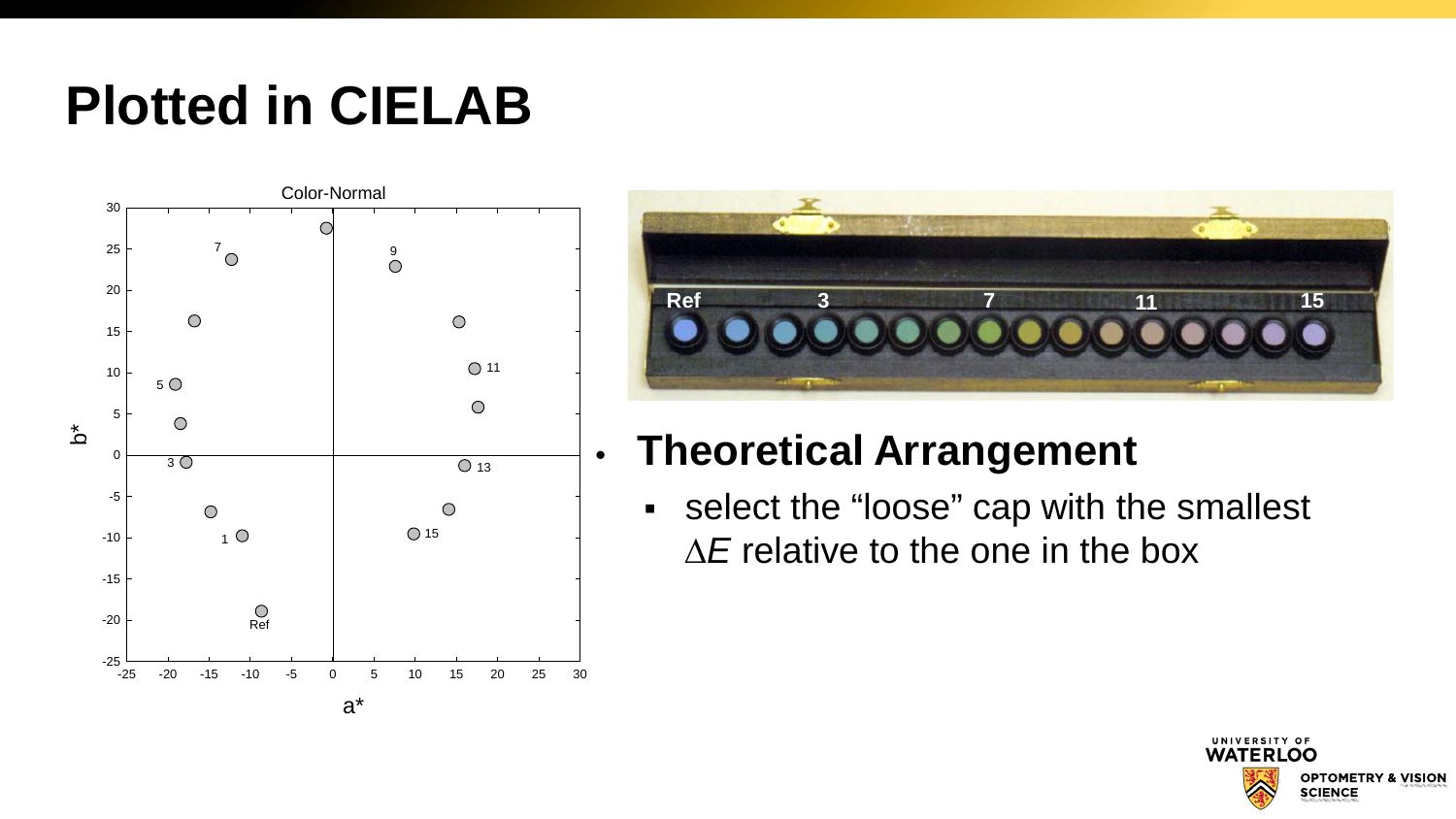### **Protanope**





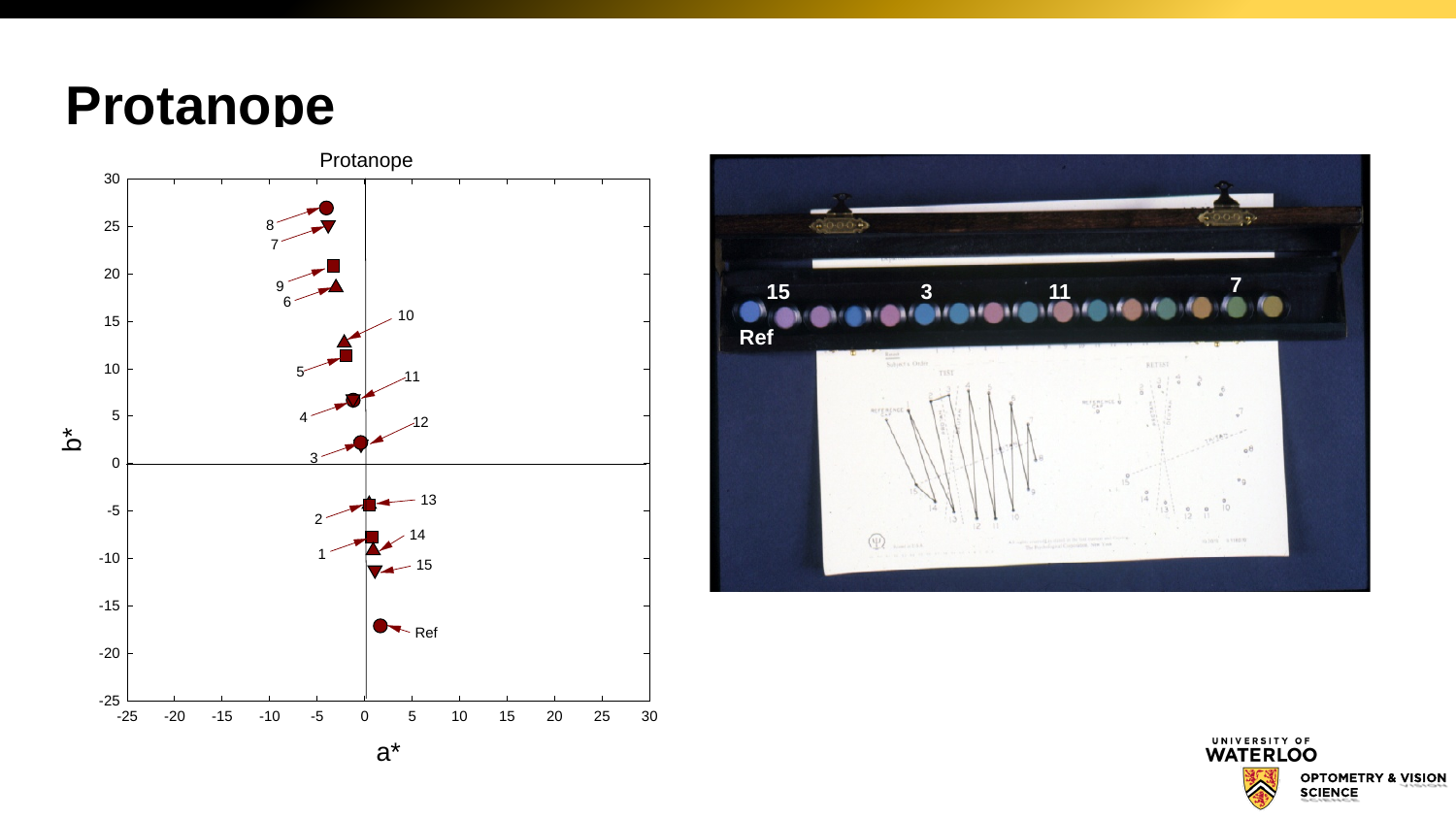### **Deuteranope**





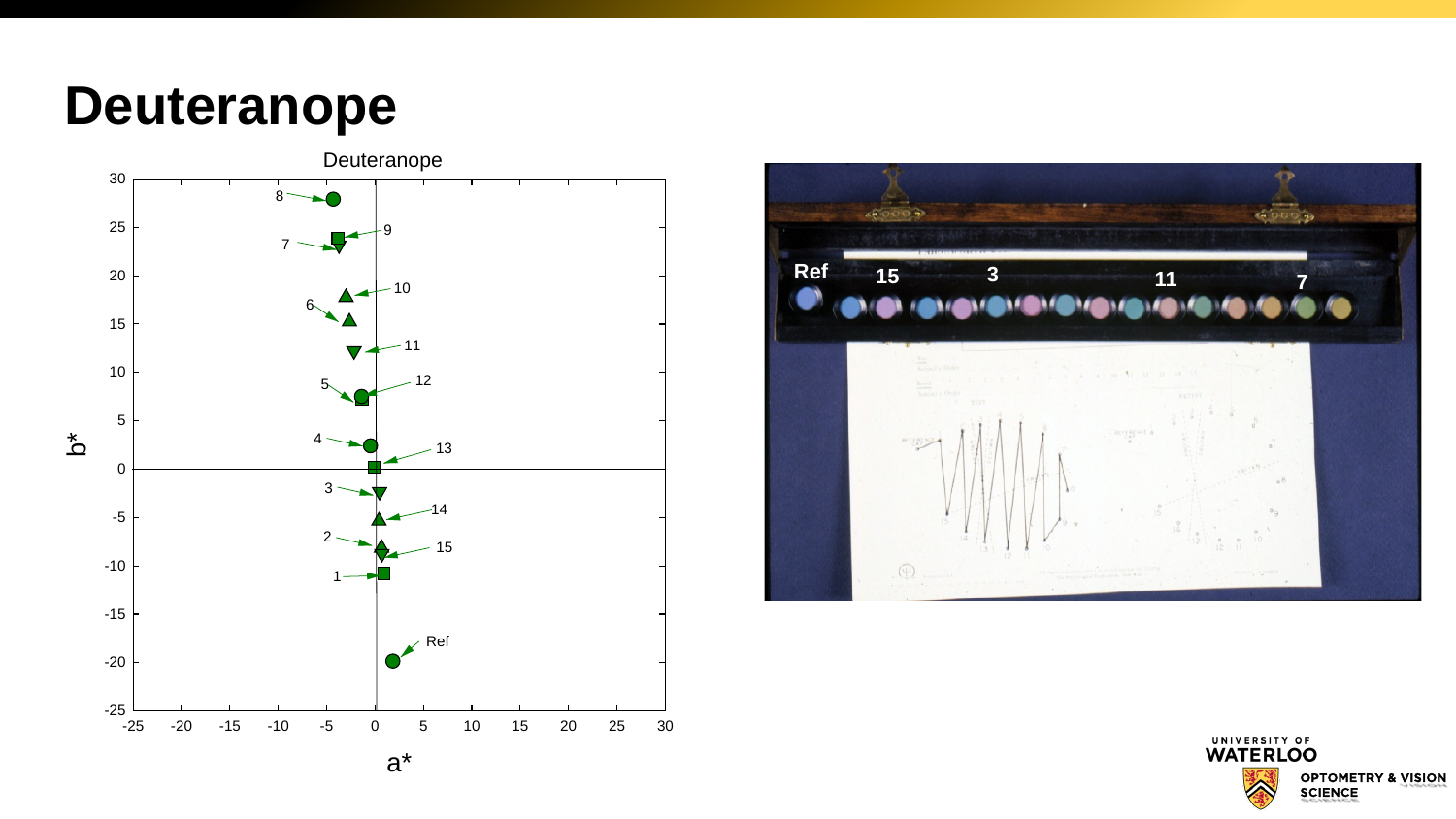# **Subjects**

### **The predicted arrangements were compared with the results from**

- 8 deuteranopes (no M-cones)
- 19 protanopes (no L-cones)

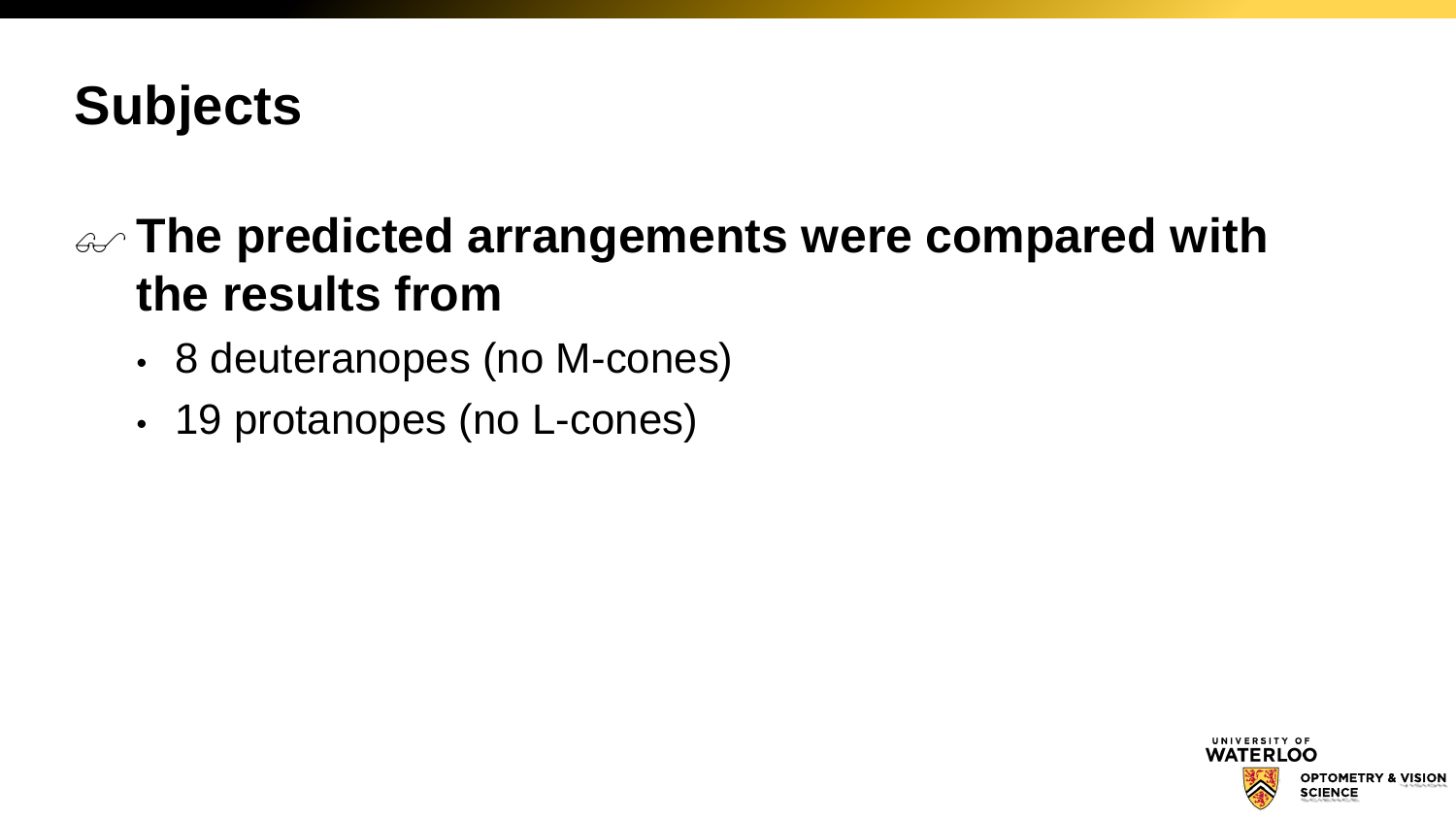### **Protanopes**





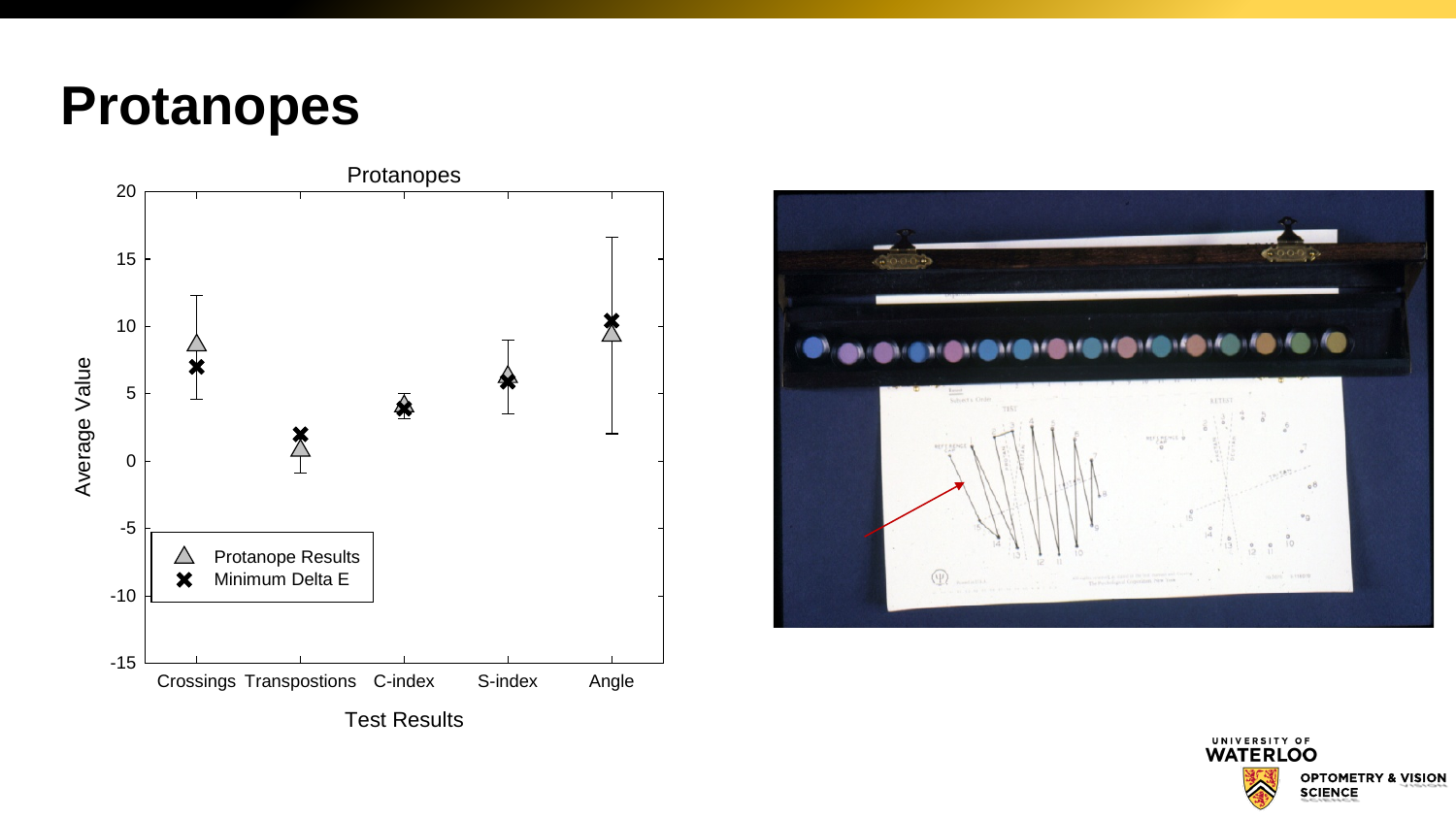### **Deuteranopes**





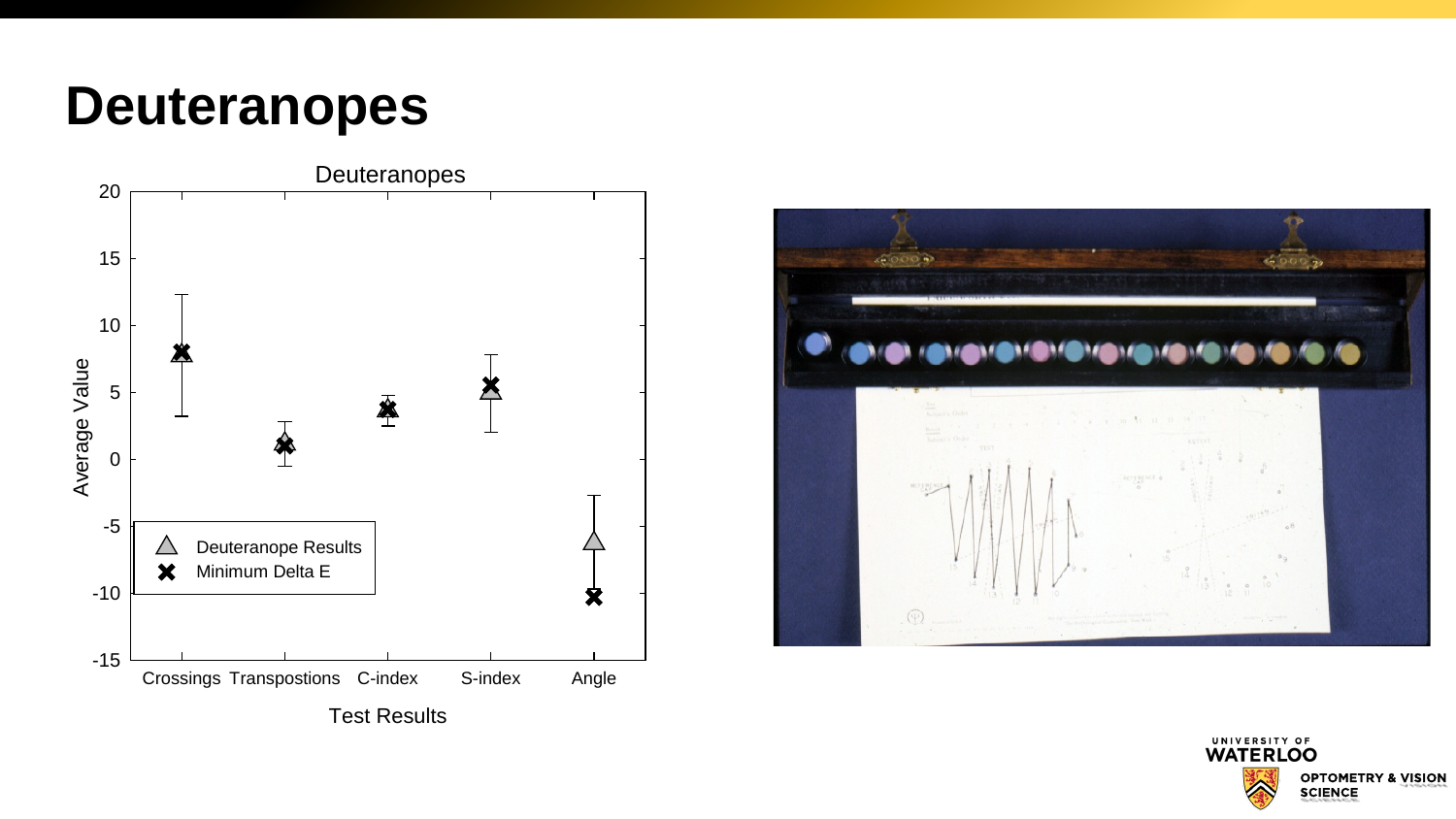# **Conclusions**

- **Translating the Farnsworth D15 colored caps into dichromatic CIELAB space provides a very good prediction of protanopic and deuteranopic arrangements**
- **Although the translation may not be optimal to predict color naming errors when brightness differences are present, this approach is useful in predicting/illustrating dichromatic hue discrimination**